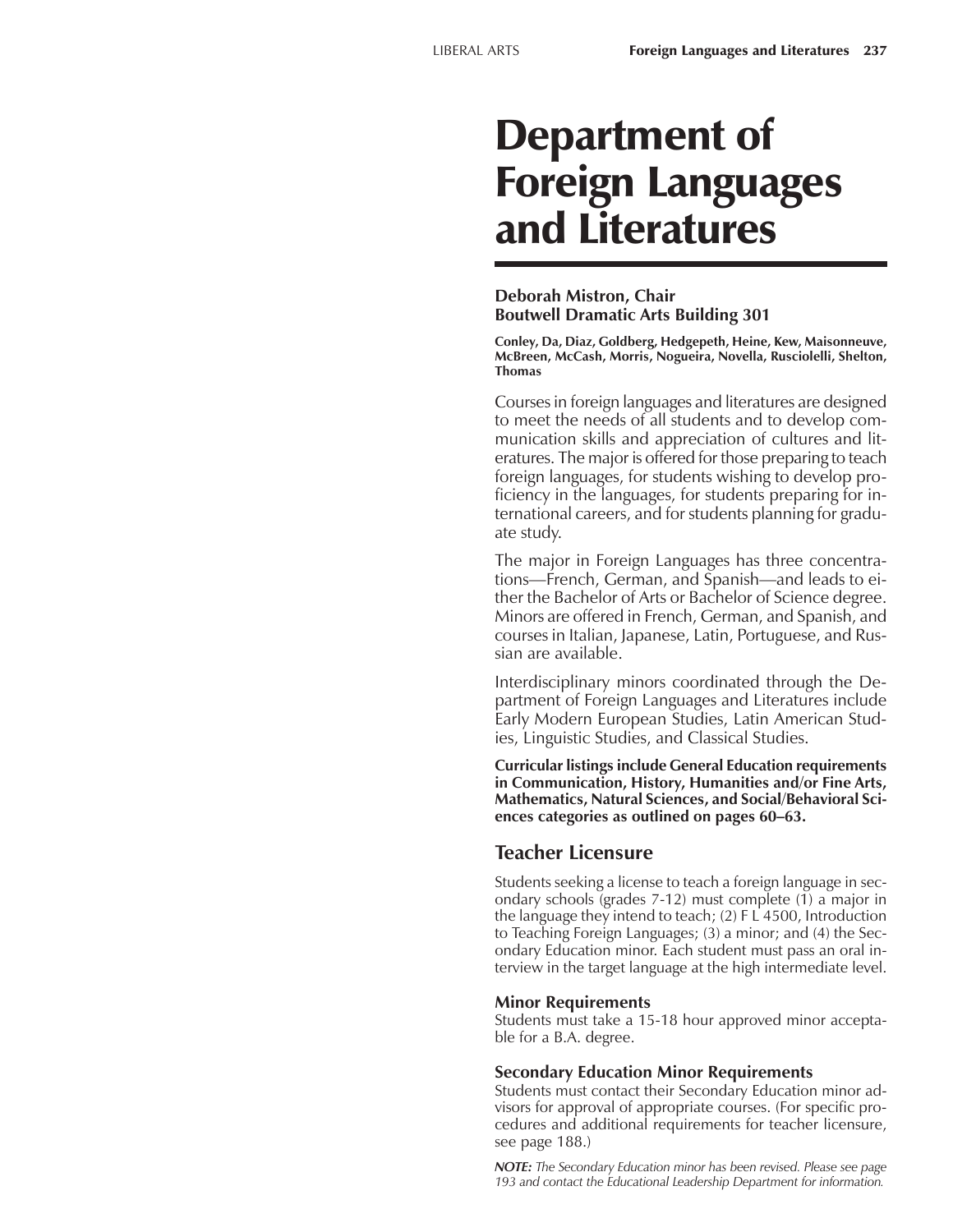# **Major in Foreign Languages**

A student majoring in Foreign Languages must select one of the concentrations and specialize in either French, German, or Spanish. A major consists of 35 semester hours in one language (excluding 1010) and must include at least 20 hours of upper-division work.

French specialists are required to take FREN 3010, 3040, 3080, either 3050 or 3060, and two 4000-level courses. Native speakers of French will substitute FREN 3110, 3120, or an additional 4000-level course for 3010 and 3040.

German specialists are required to take GERM 3010, 3020, and two 4000-level courses.

Spanish specialists are required to take SPAN 3010, 3020, and two 4000-level courses. Native speakers of Spanish should consult with their advisors.

Majors should choose HUM 2610, Foreign Literature in Translation, to satisfy part of the General Education Humanities and/or Fine Arts requirements.

Majors should pursue the following lower-division program:

| Kecommended Curriculum      |    |                             |    |
|-----------------------------|----|-----------------------------|----|
| <b>FRESHMAN</b>             |    | <b>SOPHOMORE</b>            |    |
| ENGL 1010, 1020 (Comm)      | 6  | <b>HUM 2610 (Hum/FA)</b>    |    |
| Natural Sciences            | 8  | Humanities and/or Fine Arts |    |
| Foreign language 1010, 1020 |    | (2 prefixes)                | 6  |
| or 2010, 2020               | 6  | Foreign language 2010, 2020 |    |
| Social/Behavioral Sciences  | 6  | or 3010, 3020               | 6. |
| <b>COMM 2200 (Comm)</b>     | 3  | HIST 2010, 2020, or 2030    | 6  |
|                             | 29 | <b>Mathematics</b>          | 3  |
|                             |    | <b>Electives</b>            | 6  |
|                             |    |                             | 30 |
|                             |    |                             |    |

Before beginning the junior year, the student should file a degree plan with his or her advisor.

#### **Minor in French, German, or Spanish**

A minor in French, German, or Spanish requires 18 semester hours in the selected language (excluding 1010), including 9 hours of 3000- and/or 4000-level courses.

#### **Advanced Placement Credit**

**Recommended** Curriculum

A student scoring 3 or above on the Advanced Placement Exam for French, German, Latin, or Spanish of The College Entrance Examination Board (CEEB) will receive 6 credit hours (1010 and 1020). In addition, a student possessing knowledge of French, Spanish, German, or Latin resulting from high school study, family background, or foreign travel may earn up to 12 hours lower-division credit on the basis of a placement examination, provided the student does not already have college credit in the language for which he/she is seeking placement credit and provided the student successfully completes one course in the language at MTSU.

Students may make arrangements to take the placement test in the Media Lab, Boutwell Dramatic Arts Building 303B.

**NOTE: No student is permitted to take 1010, 1020, 2010, and 2020 in a foreign language out of sequence without the permission of the instructor. Similarly, no student who has successfully completed an upper-level course will be permitted to enroll in a lower-division course in the same language without the permission of the instructor.**

# **Interdisciplinary Minors**

Interdisciplinary minors are open to all students in the University. The Department of Foreign Languages and Literatures coordinates the interdisciplinary minors in Classical Studies, Early Modern European Studies, Latin American Studies, and Linguistic Studies. See Interdisciplinary Minors beginning on page 76.

# **Class Attendance Policy**

The instructor can at his/her own discretion drop a student after two class meetings if the student fails to attend the first two class meetings.

# **Course in Foreign Languages [F L]**

**4500 Introduction to Teaching Foreign Languages.** Three credits. Introduces students who plan to teach a foreign language in elementary or secondary schools to a variety of approaches and instructional methods.

# **Courses in Humanities [HUM]**

- **2130 Medical Vocabulary.** Three credits. Principles of forming and deciphering medical terminology.
- **2610 Foreign Literature in Translation.** Three credits. Representative works of French, German, and Hispanic authors in English translation. No foreign-language proficiency required. **Carries General Education credit.**
- **3500 Latino Images in U.S. Film.** Three credits. Prerequisites: ENGL 2020 or 2030 or permission of instructor. Explores the past and present portrayals of Latinos in U.S. cinema.
- **3950 Women in the Middle Ages.** Three credits. The role of women in western Europe from the late fifth to the end of the fifteenth century, emphasizing their cultural contributions in the courtly world, the church, the world of work, and the arts.
- **4550 The Grail Legend in Film and Literature.** Three credits. Prerequisites: ENGL 2030 and either HUM 2610 or ENGL 2130, 2330, or 2230; or permission of the instructor. Explores the origin and development of the Grail legend in Western art primarily in literature and film.
- **4610 Comparative Literature.** Three credits. Comparative literature in terms of its concerns with literary theory and criticism as well as its practical application. A reading knowledge of a foreign language is recommended.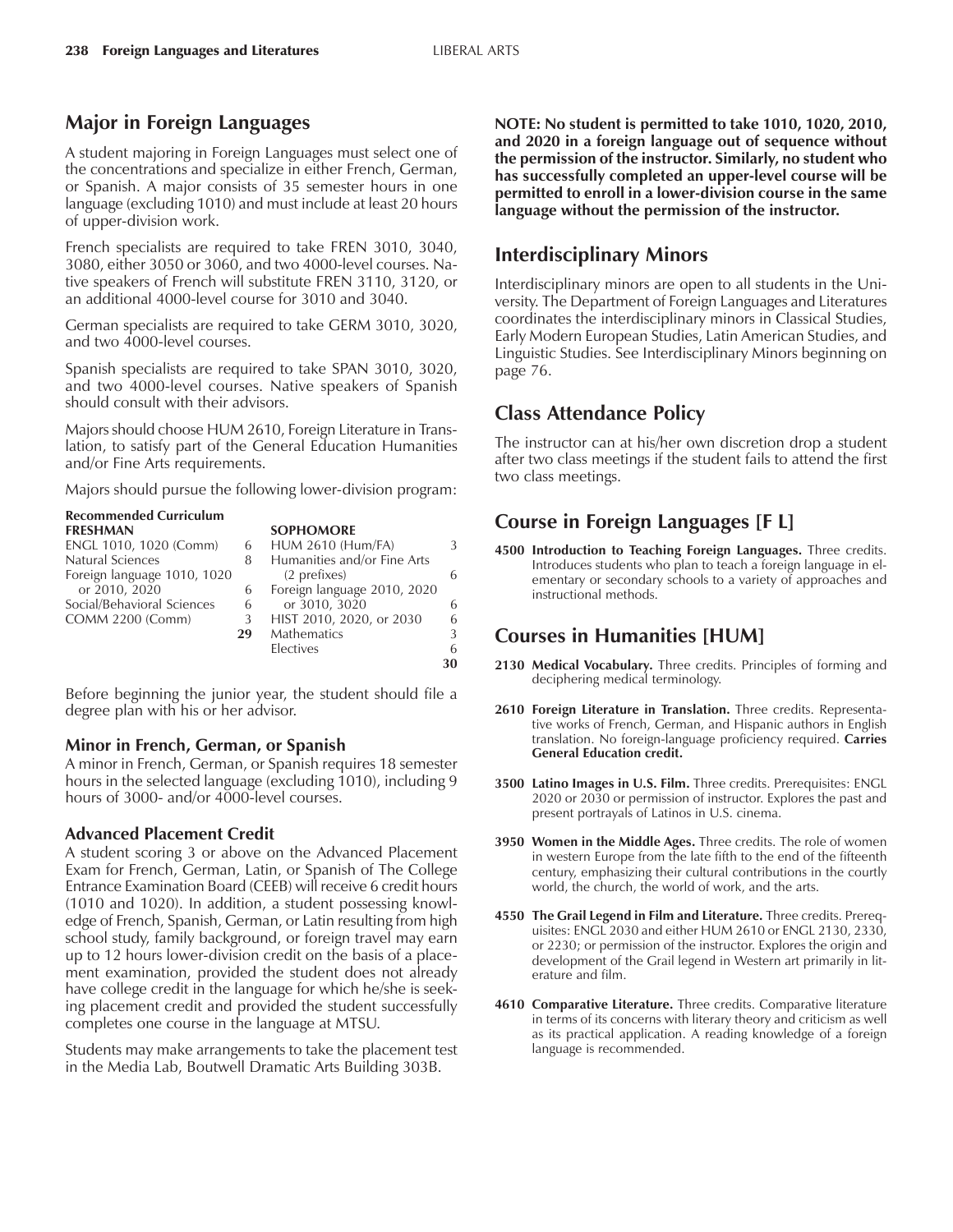## **Courses in French [FREN]**

- 1010 **Elementary French I.** Three credits. Foundation course in reading, writing, speaking, and aural comprehension.
- **1020 Elementary French II.** Second semester. Three credits. Prerequisite: FREN 1010 or advanced placement (see above). Continuation of 1010.
- **1030 Elementary Business French.** Three credits. Prerequisite: FREN 1010 or equivalent. Embarks students on a mastery of the linguistic and cultural skills necessary for effective communication in francophone professional contexts. May substitute for FREN 1020.
- **2010 Intermediate French I.** Three credits. Prerequisite: FREN 1020 or advanced placement (see above).
- **2020 Intermediate French II.** Second semester. Three credits. Prerequisite: FREN 2010 or advanced placement (see above). Continuation of 2010.
- 2910 Study Abroad. One to six credits. Prerequisites: Two semesters of French or equivalent and/or approval of French faculty. For students in any major or minor.
- **3000 Group Conversational French.** One credit. Prerequisite: FREN 2020 or permission of instructor. One hour per week of simulated experiences students may expect to encounter in a Frenchspeaking community. Graded Pass/Fail depending on attendance, participation, and progress. May be repeated for a maximum of 3 hours of credit only for the major; does not count for the minor.
- **3010, 3020 Advanced Conversation and Composition.** Three credits each. Prerequisite: Intermediate French or advanced placement (see above).
- **3030 Business French.** Three credits. Prerequisite: FREN 2020 or equivalent. The linguistic and cultural skills necessary to conduct business in France or any other francophone setting.
- **3040 Intensive Conversational French.** Three credits. Prerequisite: Two years of French.
- **3050 Survey of French Literature and Culture (Middle Ages-1800).** Three credits. Prerequisite: FREN 2020 or equivalent.
- **3060 Survey of French Literature (1800-Present).** Three credits. Prerequisite: FREN 2020 or equivalent.
- **3080 Introduction to French Literary Studies.** Three credits. Concepts and vocabulary fundamental to the study of French literature; general view of the main currents of French literary history; introduction to French versification; techniques of literary analysis; practice in literary analysis and in writing about literature; preparation for 4000-level courses.
- **3110 French/Francophone Culture.** Three credits. Prerequisite: FREN 2020 or equivalent. History of French/Francophone culture from the beginning to present.
- **3120 French Phonetics and Pronunciation.** Three credits. Prerequisite: FREN 2020. Introduces symbols of the International Phonetic Alphabet which correspond to all the sounds of the French language; addresses the basic concepts of articulation, rules of pronunciation, elementary suprasegmental features of the language such as intonation.
- **3130 Twentieth-Century Women Writers in French.** Three credits. Prerequisite: FREN 2020 or equivalent for French majors and minors; ENGL 2130 or equivalent for all others. The literary works of twentieth-century women writers of French-speaking countries including Algeria, Canada, France, Guadeloupe, Haiti, Morocco, Senegal, and Vietnam. Class conducted in English.
- **3910 Study Abroad.** Three to twelve credits. Prerequisites: 12 credits; two years study of French or equivalent with B average or better; and approval of Foreign Languages and Literatures Department. Majors and minors only. Students will spend one or two semesters at the Université of Franche-Comté in Besançon, France, studying French language, literature, and culture. Students may earn three to twelve credit hours in other study abroad programs approved by the Department of Foreign Languages and Literatures.
- **3970, 3980 Cooperative Education.** Three credits. Provides students with opportunities for on-the-job training in conjunction with on-campus academic experiences. Students will participate in professional growth seminars. Requirements of the department and MTSU Cooperative Education must be completed to receive credit.
- **4010 Topics in Twentieth-Century French Literature.** Three credits. Prerequisites: 6 hours of French beyond the intermediate level or permission of instructor.
- **4020 Topics in French Film.** Three credits. Class conducted in English. No language prerequisite. However, students taking course for French major or minor credit will be required to do some written assignments in French.
- **4030 Topics in Nineteenth-Century French Literature.** Three credits. Prerequisites: 6 hours of French beyond the intermediate level or permission of instructor.
- **4040 Topics in Eighteenth-Century French Literature.** Three credits. Prerequisites: 6 hours of French beyond the intermediate level or permission of the instructor.
- **4050 Topics in Medieval and Renaissance French Literature.** Three credits. Prerequisites: 6 hours of French beyond the intermediate level or permission of instructor.
- **4060 Topics in Neoclassical French Literature.** Three credits. Prerequisites: 6 hours of French beyond the intermediate level or permission of instructor.
- **4900 Directed Study in French Literature and Culture.** One to six credits. Prerequisites: FREN 3010 and 3020 or permission of instructor. Individualized intensive reading in primary and secondary sources relating to a specific topic in French literature or culture. Arrangements must be made with instructor prior to registration. Proposals must be approved by the French section one month prior to the end of the preceding semester.
- **4958 Honors in French Literature.** Three credits. For students of advanced standing and superior academic ability. Admission only by permission of the Departmental Honors Committee and approval by the Honors Council. Proposals must be approved by midterm of the semester preceding enrollment in 4958.
- **4990 Techniques of Translation.** Three credits. Prerequisites: Admission to the College of Graduate Studies or permission of the instructor. For graduate students seeking proficiency in reading French for research purposes. Open to undergraduates seeking to prepare for graduate study. Will not count toward a major or minor in French.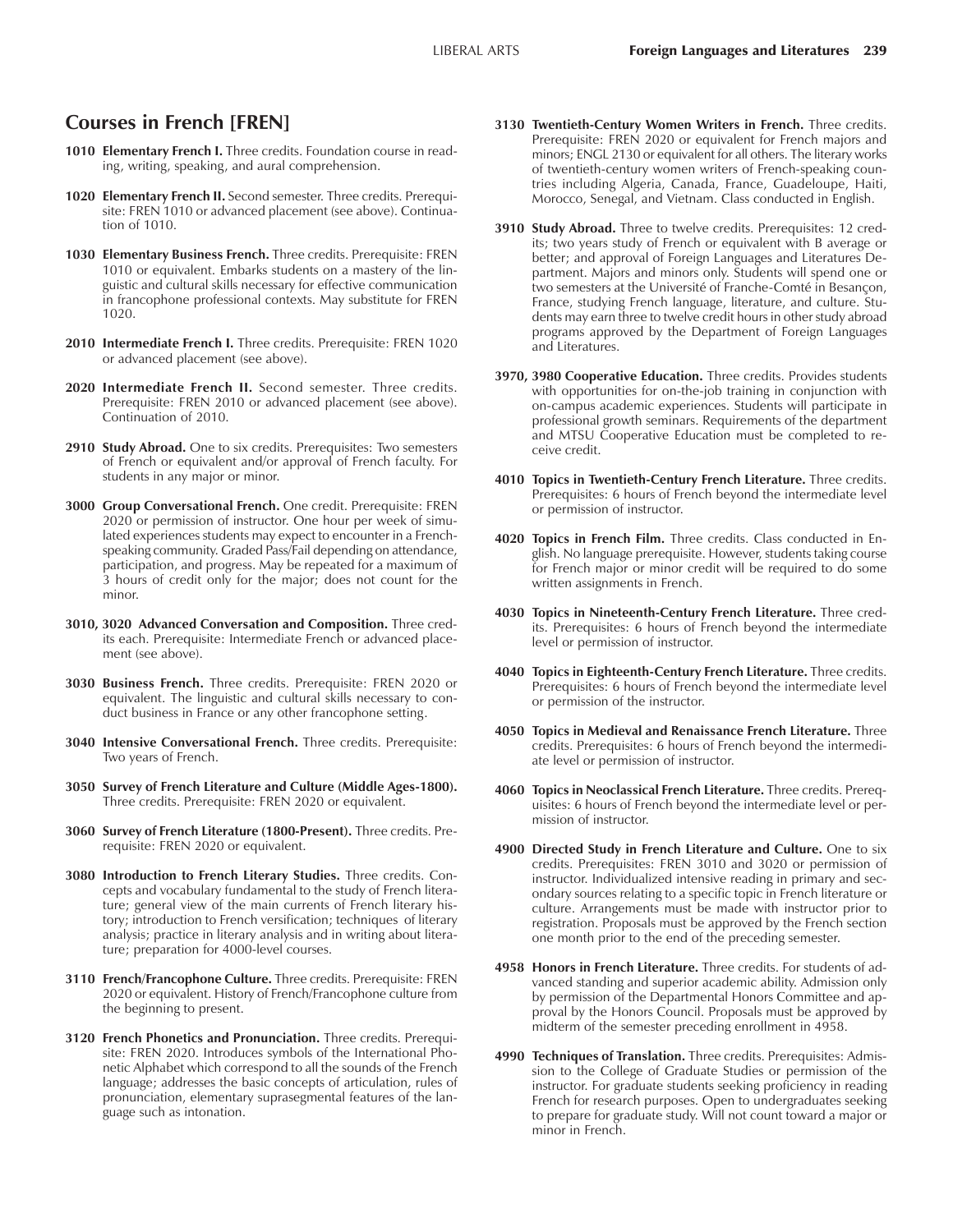## **Courses in German [GERM]**

- **1010 Elementary German I.** Three credits. A foundation course in reading, writing, speaking, and aural comprehension.
- **1020 Elementary German II.** Second semester. Three credits. Prerequisite: GERM 1010 or advanced placement (see above).
- **2010 Intermediate German I.** Three credits. Prerequisite: GERM 1020 or advanced placement.
- **2020 Intermediate German II.** Second semester. Three credits. Prerequisite: GERM 2010 or advanced placement.
- **3000 Group Conversational German.** One credit. Prerequisites: GERM 1010 and 1020 or permission of instructor. One hour per week of experiences students may expect to encounter in a German-speaking community. Graded Pass/Fail depending on attendance, participation, and progress. May be repeated for a maximum of 3 hours credit.
- **3010, 3020 Advanced Composition and Conversation.** Three credits. Prerequisite: GERM 2020 or advanced placement.
- **3030 Business German.** Three credits. Prerequisites: GERM 2020 or equivalent, plus either 3010 or 3020. A foundation course offering linguistic skills necessary to conduct business in German settings.
- **3040 Intensive Conversational German.** Three credits. Prerequisite: GERM 2010 or equivalent.
- **3050, 3060 Survey of German Culture.** Three credits. Prerequisite: Intermediate German or permission of instructor. 3050 covers the history of German culture through the eighteenth century. 3060 deals with the nineteenth and twentieth centuries.
- **3070 Applied German.** Three credits. Substitutes for GERM 2020. Deals with specialized vocabularies (e.g., business, electronics, economics, music). Extensive readings in the student's area of specialization and practical experience in drafting letters, outlines, reports, etc.
- **3910 Study Abroad.** Twelve credits. Prerequisites: Completion of Intermediate German or equivalent with B average or higher; declared major or minor in German; approval of Foreign Languages and Literatures Department. Semester enrolled at Johannes Gutenberg Universitat, Fachbereich der angewandten Sprachwissenschaften, in Germersheim, Germany, studying German language, literature, and culture. May be repeated once.
- **3970, 3980 Cooperative Education.** Three credits. Provides students with opportunities for on-the-job training in conjunction with on-campus academic experiences. Students participate in professional growth seminars. Requirements of the department and MTSU Cooperative Education Office must be completed to receive credit.
- **4010 Topics in German Literature and Culture.** Three credits each. Prerequisites: 6 hours German beyond intermediate level or permission of instructor.
- **4020 German Literature: 1725-1880.** Three credits. Prerequisites: 6 hours German beyond intermediate level or permission of instructor.
- **4030 German Literature: 1880 to Present.** Three credits. Prerequisites: 6 hours German beyond intermediate level or permission of instructor.
- **4900 Directed Study in German Literature and Culture.** One to six credits. Prerequisites: 15 hours of German or permission of instructor. Individualized intensive reading in primary and secondary sources relating to a specific topic in German literature or culture. Arrangements must be made with instructor prior to registration.
- **4958 Honors in German Literature.** Three credits. For students of advanced standing and superior academic ability. Admission only by permission of the Departmental Honors Committee and approval by the Honors Council. Proposals must be approved by midterm of the semester preceding enrollment in 4950.
- **4990 Techniques of Translation.** Three credits. Prerequisites: Admission to the College of Graduate Studies or permission of the instructor. For graduate students seeking proficiency in reading German for research purposes. Open to undergraduates seeking to prepare for graduate study. Will not count toward a major or minor in German.

#### **Courses in Italian [ITAL]**

- **1010 Elementary Italian I.** First semester. Three credits. An introductory course in the Italian language and culture, with special emphasis on daily expressions and forms of communication.
- **1020 Elementary Italian II.** Second semester. Three credits. Prerequisite: ITAL 1010 or advanced placement. Continuation of ITAL 1010. Increased emphasis on the acquisition of fluency in Italian.
- **2010 Intermediate Italian I.** Three credits. Prerequisite: ITAL 1020 or permission of instructor. A review of Italian grammar with reading and oral exercises designed to improve understanding of written and spoken language.
- **2020 Intermediate Italian II.** Second Semester. Three credits. Prerequisite: ITAL 2010 or permission of instructor. Continuation of ITAL 2010.

#### **Courses in Japanese [JAPN]**

- **1010 Elementary Japanese I.** Three credits. A foundation in reading, writing, speaking, and aural comprehension.
- **1020 Elementary Japanese II.** Second semester. Three credits. Prerequisite: JAPN 1010 or equivalent. A continuation of materials introduced in 1010.
- **2010 Intermediate Japanese I.** Three credits. Prerequisite: JAPN 1020 or equivalent.
- **2020 Intermediate Japanese II.** Second semester. Three credits. Prerequisite: JAPN 2010 or equivalent.
- **3010 Advanced Japanese.** Three credits. Prerequisite: JAPN 2020 or equivalent. A continuation of modern Japanese. Emphasis on linguistic and communicative skills in speaking, reading, writing, and listening. Includes further study of Japanese culture for enhanced understanding of the language.
- **3020 Advanced Japanese.** Three credits. Prerequisite: JAPN 3010. A continuation of JAPN 3010.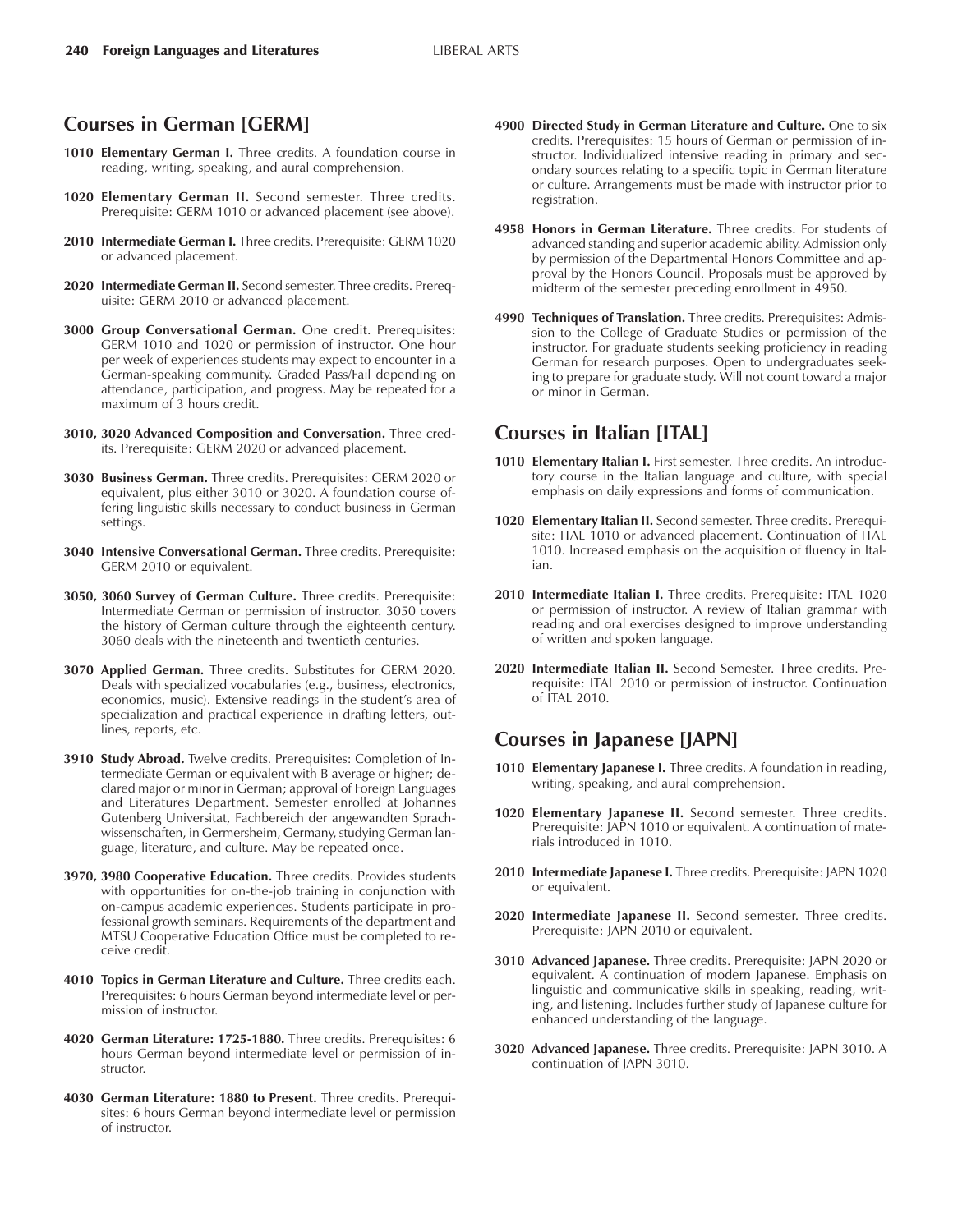### **Courses in Latin [LATN]**

- **1010 Elementary Latin I.** Three credits. A foundation course in Latin grammar, word derivations, and reading. Special attention given to contributions of Latin to legal and medical terminology.
- **1020 Elementary Latin II.** Second semester. Three credits. Prerequisite: LATN 1010 or equivalent. Continuation of materials introduced in LATN 1010. Increased emphasis on reading Latin texts.
- **2010 Intermediate Latin I.** Three credits. Prerequisite: LATN 1020 or advanced placement. Includes readings from both classical and later periods, prose and verse.
- **2020 Intermediate Latin II.** Three credits. Prerequisite: LATN 2010 or advanced placement. Continuation of LATN 2010.

## **Courses in Portuguese [PORT]**

- **1010 Elementary Portuguese I.** Three credits. Portuguese grammar with readings and oral exercises designed to improve the student's ability to understand the written and spoken language.
- **1020 Elementary Portuguese II.** Three credits. Prerequisite: PORT 1010 or permission of instructor. Continuation of materials introduced in PORT 1010.
- **2010 Intermediate Portuguese I.** Three credits. Prerequisite: PORT 1020 or permission of instructor. A review of Portuguese grammar with readings and oral exercises designed to improve the student's skills and understanding of Brazilian culture.
- **2020 Intermediate Portuguese II.** Three credits. Prerequisite: PORT 2010 or permission of instructor. Continuation of PORT 2010.

## **Courses in Russian [RUSS]**

- **1010 Elementary Russian I.** Three credits. A beginning course in written and spoken Russian. Special emphasis on noun declension and verbal aspects.
- **1020 Elementary Russian II. Second semester.** Three credits. Prerequisite: RUSS 1010 or advanced placement. A continuation of RUSS 1010.
- **2010 Intermediate Russian I.** Three credits. Prerequisite: RUSS 1020 or equivalent.
- **2020 Intermediate Russian II.** Second semester. Three credits. Prerequisite: RUSS 2010 or equivalent.

# **Courses in Spanish [SPAN]**

- **1010 Elementary Spanish I.** Three credits. A foundation course in reading, writing, speaking Spanish with an emphasis on conversation.
- **1020 Elementary Spanish II.** Second semester. Three credits. Prerequisite: SPAN 1010 or advanced placement. A continuation of materials introduced in 1010.
- **2010 Intermediate Spanish I.** Three credits . Prerequisites: SPAN 1020 or advanced placement. A review of Spanish grammar with reading and oral exercises designed to improve the ability to understand the written and spoken language.
- **2020 Intermediate Spanish II.** Second semester. Three credits. Prerequisite: SPAN 2010 or advanced placement. A continuation of 2010.
- **2105 Introduction to Latin American Studies.** Three credits. (Same as P S 2105, SOC 2105, ART 2105, ANTH 2105, GEOG 2105.) A multidisciplinary, team-taught introduction to Latin America. Covers the cultures and societies of the region: pre-history, history, geography, politics, art, languages, and literatures. Required course for all Latin American Studies minors. Does not count for Spanish major or minor.
- **3000 Group Conversational Spanish.** One credit. Prerequisite: SPAN 2010 or permission of instructor. Conducted entirely in Spanish by a native speaker and designed to improve students' ability to converse fluently. Graded Pass/Fail. May be repeated for a maximum of 3 hours credit for the major; does not count for the minor.
- **3010, 3020 Advanced Spanish.** Three credits each. Prerequisite: SPAN 2020 or equivalent. Advanced-level practice in language skills of listening, speaking, reading, and writing, including review of Spanish grammar. Native Spanish speakers should consult with instructors before enrolling.
- **3015 Contemporary Cuba.** Three credits. Prerequisite: Permission of instructor. Taught in Cuba. Explores Cuban life and culture through history, education, health, economics, politics, art, society, music, and language. Credit may not be applied toward the major or minor in Spanish but may be counted toward the minor in Latin American Studies.
- **3030 Business Spanish.** Three credits. Prerequisite: SPAN 2020 or equivalent. Native speakers should consult with instructor. The linguistic and cultural skills necessary to conduct business in a Spanish-speaking setting.
- **3040 Intensive Conversational Spanish.** Three credits. Prerequisite: SPAN 2020 or permission of instructor. Intensive conversation practice in simulated and real-life situations.
- **3050 Introduction to Hispanic Studies.** Three credits. Prerequisite: SPAN 2020 or permission of instructor. Introduction to specialized study in three areas of Hispanic studies: language, culture, and literature.
- **3060 Introduction to Hispanic Culture.** Three credits. Prerequisite: SPAN 2020 or permission of instructor. Spanish and Spanish-American culture focusing on the geography, history, social institutions, values, and beliefs of Spanish-speaking societies.
- **3070 Introduction to Latin American Civilizations and Cultures.** Three credits. Prerequisite: SPAN 3010 or permission of instructor. Historical and cultural overview of Latin America from its early pre-Columbian origins to this region's dynamic realities in the twenty-first century.
- **3080 Introduction to Hispanic Literature.** Three credits. Prerequisite: SPAN 3020 or permission of instructor. Acquaints students with a basic knowledge of literary criticism and theory through the study of representative works from both Spanish and Spanish-American literature.
- **3120 Spanish Phonetics and Pronunciation**. Three credits. Prerequisite: SPAN 2020 or equivalent, or instructor permission. A practical introduction to phonetic principles involved in achieving native-sounding Spanish pronunciation, including sounds, stress, intonation, and smooth speech styles. Native Spanish speakers or students with native-like Spanish pronunciation may not take this course for credit without instructor permission.